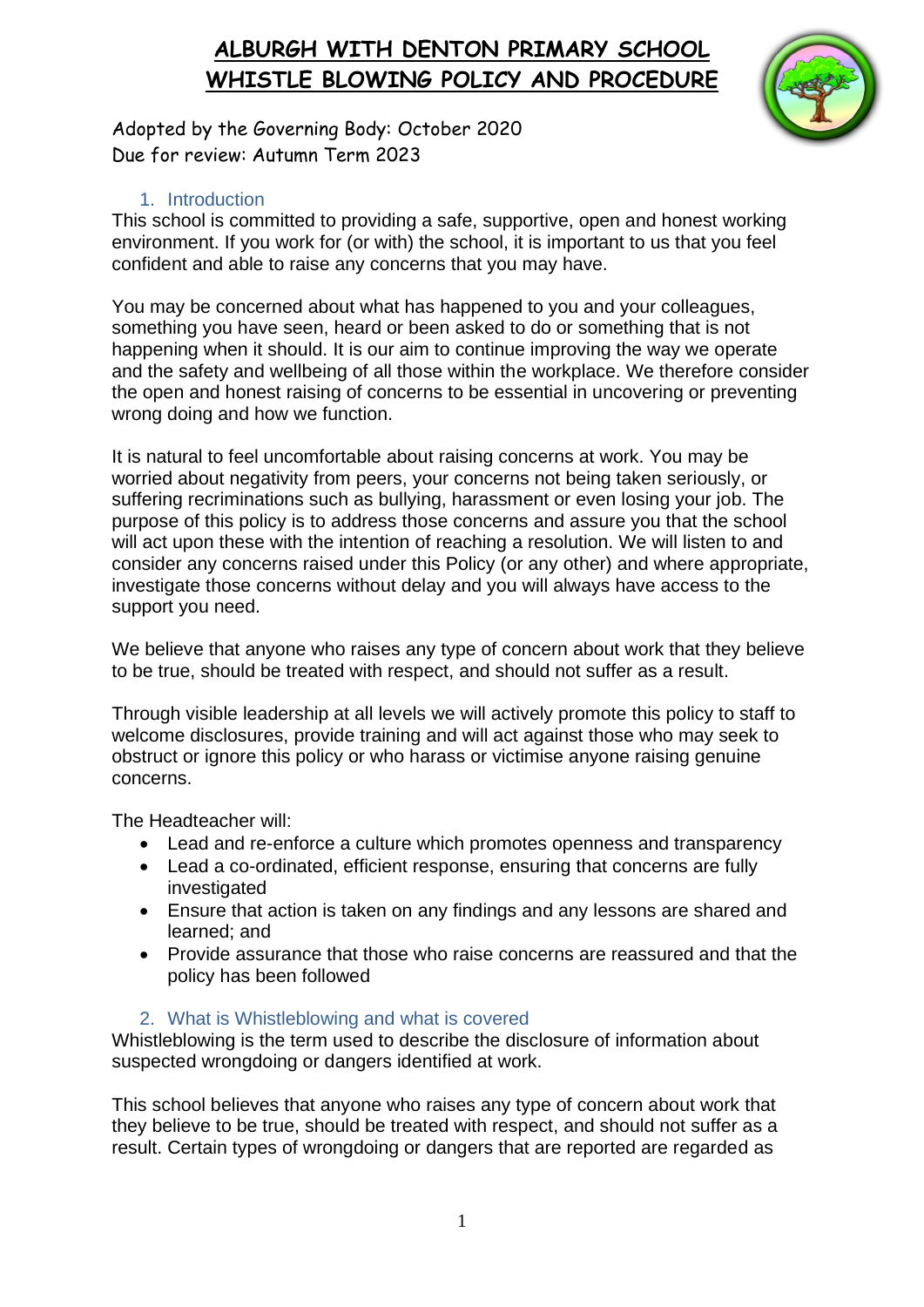

Adopted by the Governing Body: October 2020 Due for review: Autumn Term 2023

being in the public interest. These are specified with The Public Interest Disclosure Act 1998 and Employment Rights Act 1996 and concern the following matters:

- Any criminal offence (such as fraud or theft)
- Any breach of a legal obligation or duty
- A miscarriage of justice
- A danger to the health and safety of any individual
- Dangers to the environment
- Deliberate concealment of information tending to show any of the above five matters

A worker who reasonably believes that one of the above concerns is either happening now, took place in the past, or is likely to happen in the future is making a 'qualifying disclosure' (and discloses information regarding the matter to the appropriate person or body), will be 'protected' from detrimental treatment or victimisation from their employer. These are called "protected disclosures", further information on the protection for workers can be found in section 4 of this policy.

As a whistleblower you're protected by law - you shouldn't be treated unfairly or lose your job because you 'blow the whistle'.

In some cases, a protected disclosure may be investigated under a separate policy of the school where appropriate, for example, an allegation of sexual harassment is likely to qualify for protection as it will be with reference to an unlawful or potentially criminal act. In these cases, the school's Bullying and Harassment Policy and Grievance policy and procedure will be used as the internal mechanism for dealing with the concern in the first instance. The school's Code of Conduct will be considered in all cases.

Other concerns, that may not be qualifying, which however may meet the public interest criteria, could relate to value for money concerns, poor contract management, employment issues or poor standards of behaviour of staff. While these may not have the same legal protection, the school takes these seriously and will investigate with a view to resolving those concerns.

Personal grievances and complaints are not usually covered by whistleblowing law. If you are a member of a professional body you may have a professional duty to report a concern. If in doubt, please raise it.

#### 3. Raising a concern – who can raise whistleblowing concerns

This policy assists those who work for and/or with the school (workers) to feel confident and secure with reporting any concerns that relate to section 2 above. A worker is regarded as an employee of the school, contractor, consultant, student on work placement, volunteer, casual or agency worker. It also applies to suppliers to the school and to those providing services under a contract with the school in the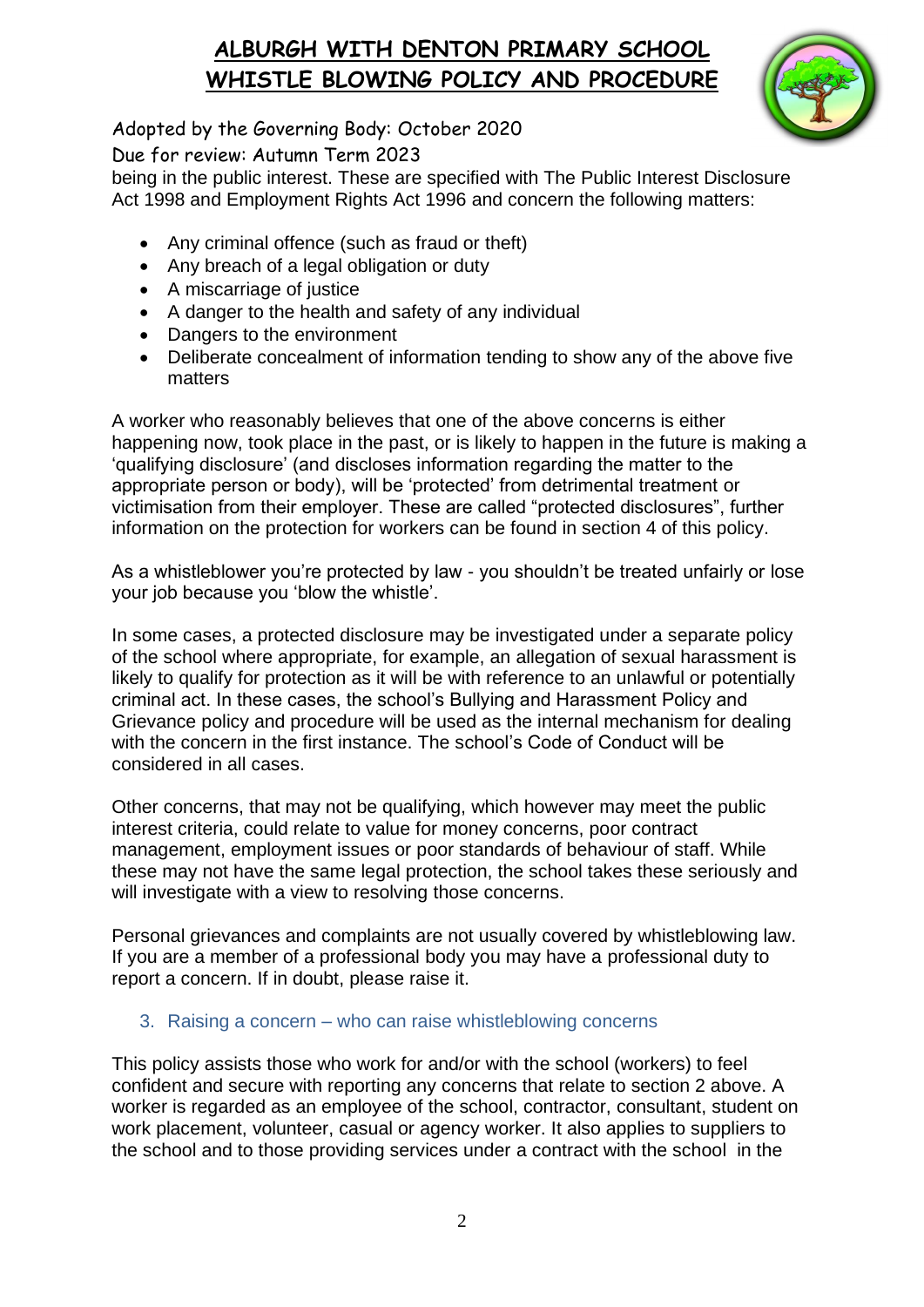

Adopted by the Governing Body: October 2020 Due for review: Autumn Term 2023 premises of another contractor. A worker could also be someone working for an

organisation working in partnership with the school.

Whistleblowing concerns can be reported to someone within the school, or an external prescribed person or body (see Appendix 1). In addition, you can also blow the whistle to your legal adviser, Trade Union or to your MP.

It is expected that individuals working in the school will raise their concerns with the Headteacher or Chair of Governors but if the worker however, has a concern which they feel they cannot discuss with the management of the school or have good reason to consider that their complaint or disclosure will not be properly handled, then they may report their concerns direct to the County Council or the appropriate prescribed person or body (see Appendix 1).

If the concern relates to a child protection issue this should be reported to the Local Authority Designated Officer (LADO) and in line with the specific guidelines outlined in the school's safeguarding policy.

If the school receives any disclosures relating to other organisations/institutions, we will acknowledge these and seek advice on an appropriate course of action on the matters raised.

Any so called 'gagging clauses' in settlement agreements do not prevent workers from making disclosures in the public interest.

**Note:- If you are a member of the public and you wish to raise a concern, please speak with the Headteacher (or Chair of Governors if the Headteacher is the subject of the complaint) in the first instance.** 

#### 4. Protection for Whistleblowers

*(The Public Interest Disclosure Act 1998 (PIDA) governs whistleblowing. PIDA came into force on 2 July 1999. It amends the Employment Rights Act 1996 and protects workers against dismissal or other penalties as a result of making a 'protected disclosure'.)* 

If a concern (by a worker) is raised in the reasonable belief that it is in the public interest and procedures have been followed correctly, the discloser raising the concern will be protected by the terms of this policy and, where applicable, by whistleblowing legislation.

Where a discloser has been victimised for raising a concern, the school will take appropriate action against those responsible, in line with the school's disciplinary policy and procedures.

Any disclosure of information received from a worker in relation to section two of this policy is likely to be considered a "Protected Disclosure". This means that workers who disclose information to the school or a prescribed person or body in relation to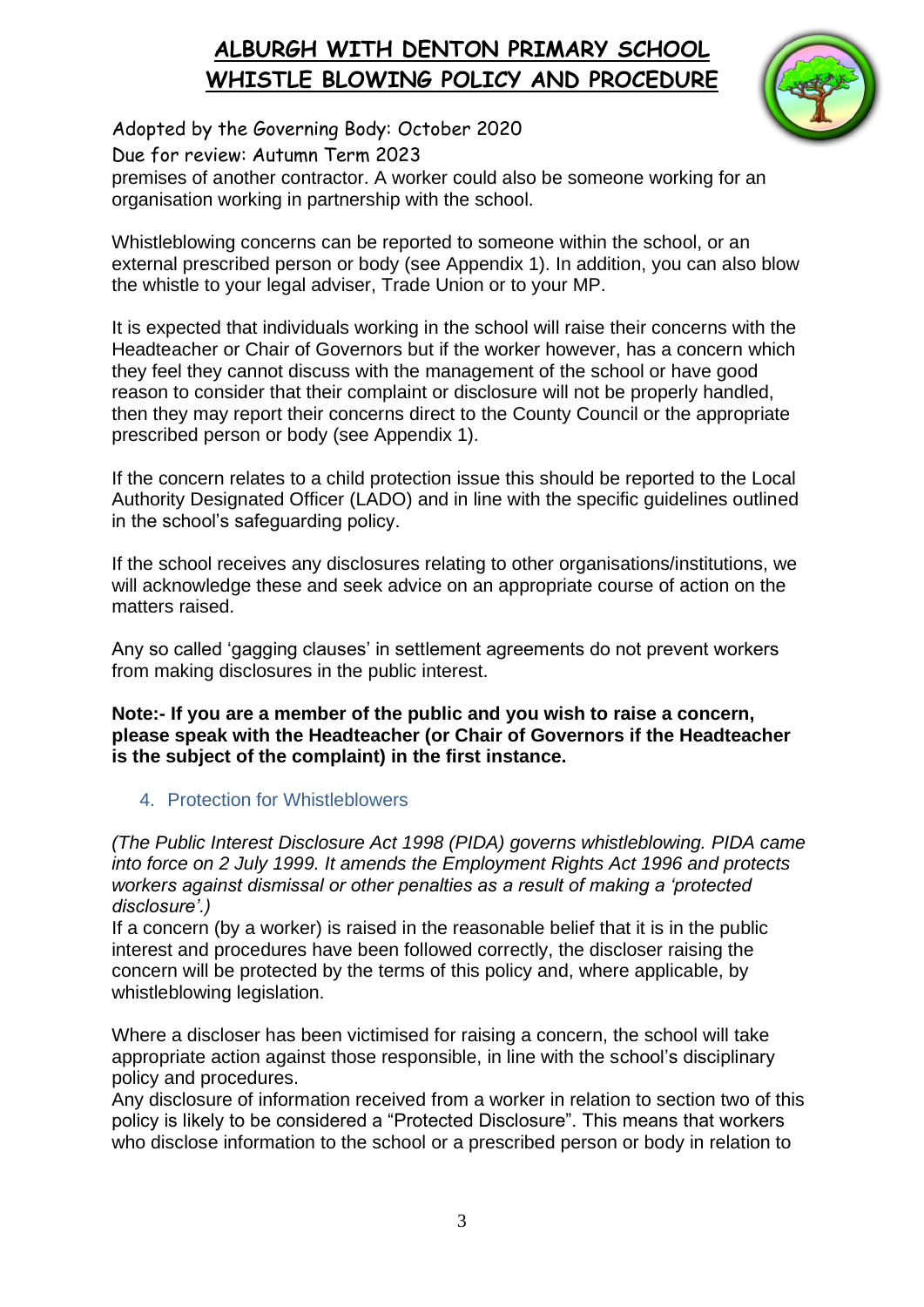

Adopted by the Governing Body: October 2020

Due for review: Autumn Term 2023

the types of wrongdoing in section two above are protected by law and; will not be at risk of losing their job or suffering any form of reprisal as a result, so long as:

- The worker making the disclosure has reason to believe the information provided is true.
- The worker does not do so for personal gain.

#### *It does not matter if you are mistaken or if there is an innocent explanation for your concerns.*

The school does not require workers to obtain proof of wrongdoing or investigate the matter themselves prior to reporting a concern. We want workers to raise any concerns they have at the earliest opportunity so that they can be considered, and hopefully resolved quickly. The school is committed to dealing with any disclosure appropriately, consistently, fairly and professionally and no-one should feel that any issue or concern is not important enough be raised.

The school does not tolerate bullying, harassment or victimisation in any form, including to those who raise a concern in connection with the provisions of this policy. Furthermore, we will not tolerate any attempt to bully a worker into not raising any such concern. The school has specific policies in place to deal with this type of behaviour. We consider behaviour of this nature to be a breach of our values and will take the appropriate action against those who fail to meet our behavioural requirements.

Whistleblowing laws provide the right for a worker to take a case to an employment tribunal if they have been victimised at work or they have lost their job because they have 'blown the whistle'.

*If you believe you have suffered a detriment for raising a concern under this policy, you should report this to the Headteacher or if the concern is against the Headteacher or a Governor, the matter may be referred to the Governing Board via the Chair of Governors who has responsibility for whistleblowing.* 

### 5. Confidentiality and anonymity

We believe that any worker should feel confident and able to voice whistleblowing concerns openly under this policy. However, the school accepts that some workers may wish to raise a concern confidentially. This means that although the officer you disclosed the information to will know who you are, you do not want anyone else to be made aware. If this is what you want, every effort will be made to ensure your identity is not disclosed unless we are required to do so by law.

In some cases, it may not be possible to maintain confidentiality as a consequence of an investigation into the concerns raised. If this occurs, we will discuss this as soon as possible with you, and aim to devise strategies for supporting you to ensure that you suffer no detriment or harassment as a result.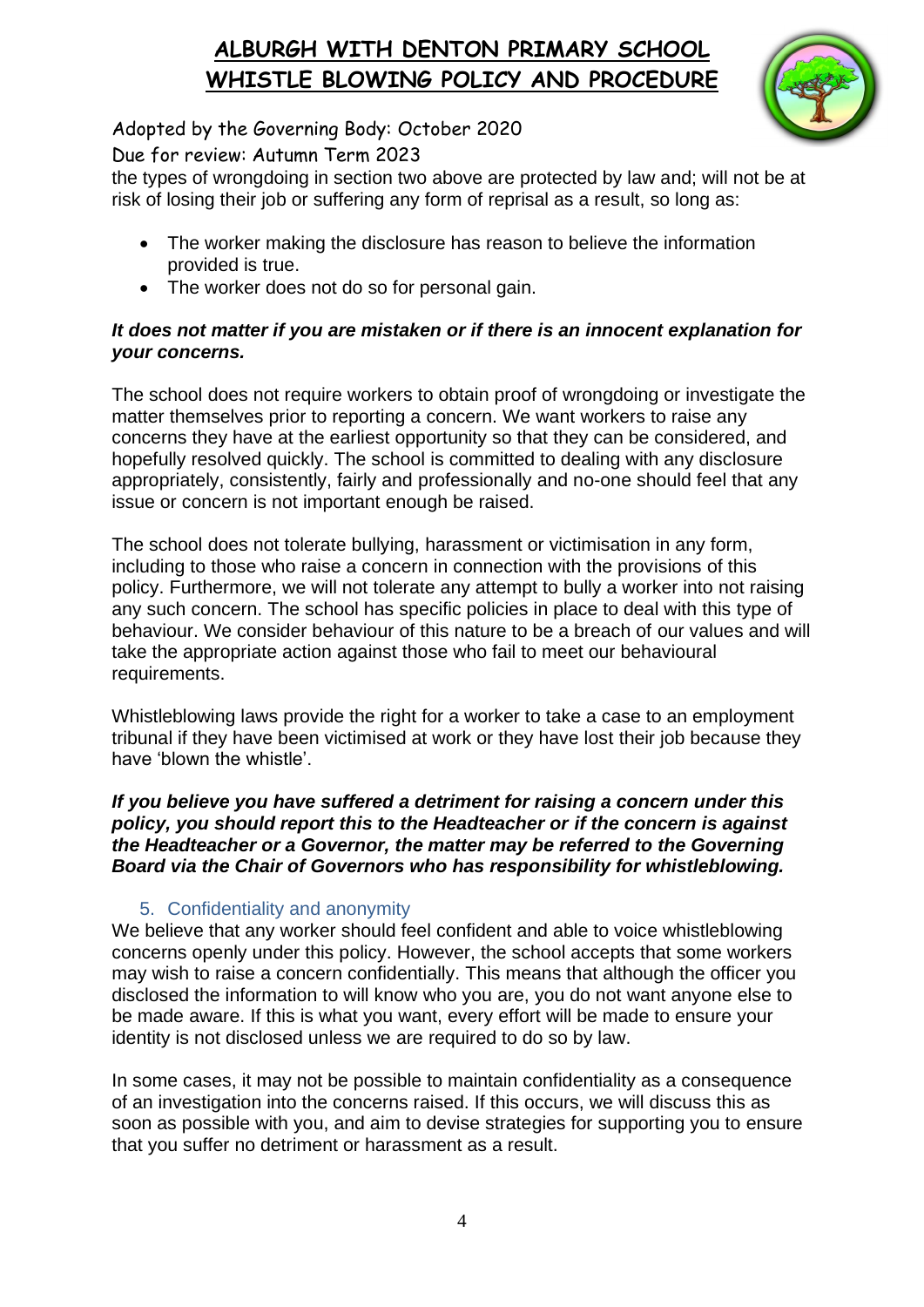

Adopted by the Governing Body: October 2020

Due for review: Autumn Term 2023

Workers can raise anonymous concerns under this policy. This means that those dealing with the concern may not be able to contact you or gain any further information other than what you have provided from the initial disclosure. In these cases, it may be difficult to investigate the concerns raised due many factors, such as a lack of information about individuals, dates, times, locations or documents. There is a risk that genuine concerns raised anonymously may not result in a satisfactory outcome. For these reasons the recommended routes for raising a whistleblowing concern are via open or confidential reporting of information. Nevertheless, anonymous allegations will always be individually considered using the following guidelines:

- the seriousness of the issues raised:
- the credibility of the concern; and
- the likelihood of confirming the allegations from attributable sources.

Anonymous whistle-blowers may seek feedback through a telephone appointment or by using an anonymised email address.

### 6. Reporting a concern

In the first instance we would encourage you to raise any concern you may have either formally or informally with your line manager. Where you do not believe this to be appropriate, you can report your concern to the Headteacher.

The law recognises that in some circumstances it may be appropriate for you to report your concerns to an external body such as a regulator. The government has produced a list of external bodies designated to receive external whistleblowing concerns. These are called prescribed persons and the link to the list can be found in Appendix 1. In any case, those who wish to make a disclosure should do so using the school's internal procedures in the first instance.

Whichever route you choose, please be ready to explain as fully as you can the information and circumstances that gave rise to your concern.

It will very rarely (if ever) be appropriate to alert the media. Whistleblowing to the media is only protected under exceptional circumstances and there is a risk that such disclosure could mean that the rights and protections in law, of the person making the disclosure, are lost.

### 7. Where to go for advice

Before making a disclosure, you may first wish to discuss the concern on a confidential basis with HR, a trade union representative (see Appendix 1), solicitor, Protect (Formally Public Concern at Work, see Appendix 1), or professional body (see Appendix 1) and seek advice on how to proceed. These discussions may help assess how justified your concern is and, if you then wish to proceed, the most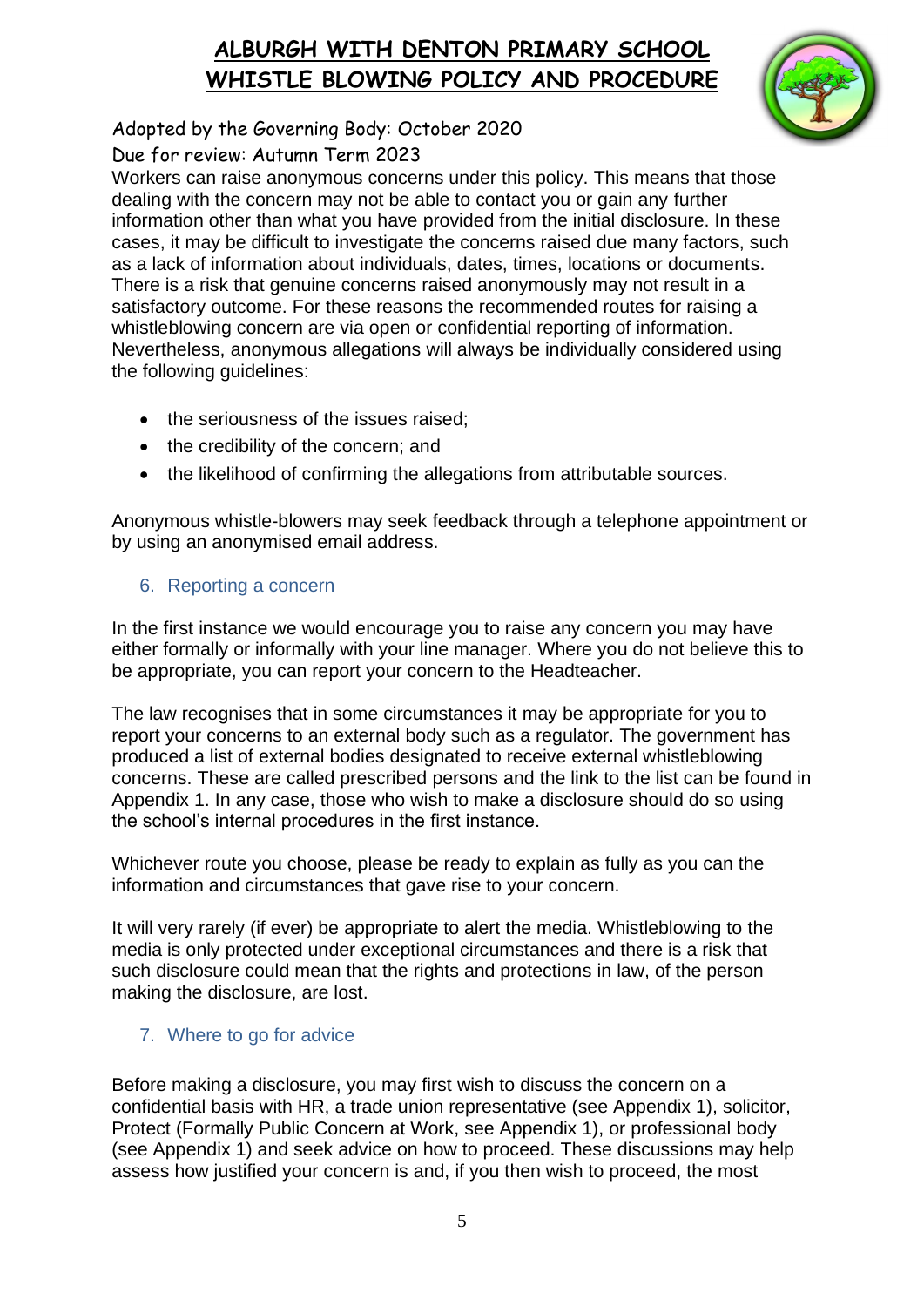

Adopted by the Governing Body: October 2020

Due for review: Autumn Term 2023

appropriate and effective way to report it. This is important because the report should be made so as to allow the most effective investigation, whilst affording the whistleblower protection under the law.

**We strongly encourage you to seek advice before reporting a concern to anyone external. The independent whistleblowing charity, Protect (formally Public Concern at Work), operates a confidential helpline. Their contact details can be found in Appendix A.** 

#### 8. How my concern be dealt with – managers duty to report

All managers should be aware of this policy and must report to the Headteacher any concerns (deemed to be within the Public Interest -see below) that are raised with them within 24 hours of receipt. For the avoidance of doubt, concerns deemed to be within the public interest are:

- Any criminal offence (such as fraud or theft)
- Any breach of a legal obligation or duty
- A miscarriage of justice
- A danger to the health and safety of any individual
- Damage to the environment
- Deliberate concealment of information tending to show any of the above five matters.

Failure to report a concern could be considered a deliberate concealment of information and may result in disciplinary action so, if in doubt, report it without delay.

All whistleblowing topics will be reported promptly to the Governing Board in confidence and they will be consulted on any investigation plan.

#### 9. How my concern be dealt with (the procedure)

We will respond to your concern to acknowledge it has been raised as soon as possible, usually within three working days of receipt.

Upon receipt of a concern, we will discuss this with you and make initial enquiries to decide whether an investigation is appropriate and, if so, what form it should take. This will include an assessment of whether the concern should be investigated under any of the school's other policies and procedures.

Any initial meeting under this policy can be arranged away from your workplace, if you wish, and a union or professional association representative or a friend may accompany you in support.

Where appropriate, the matters raised may: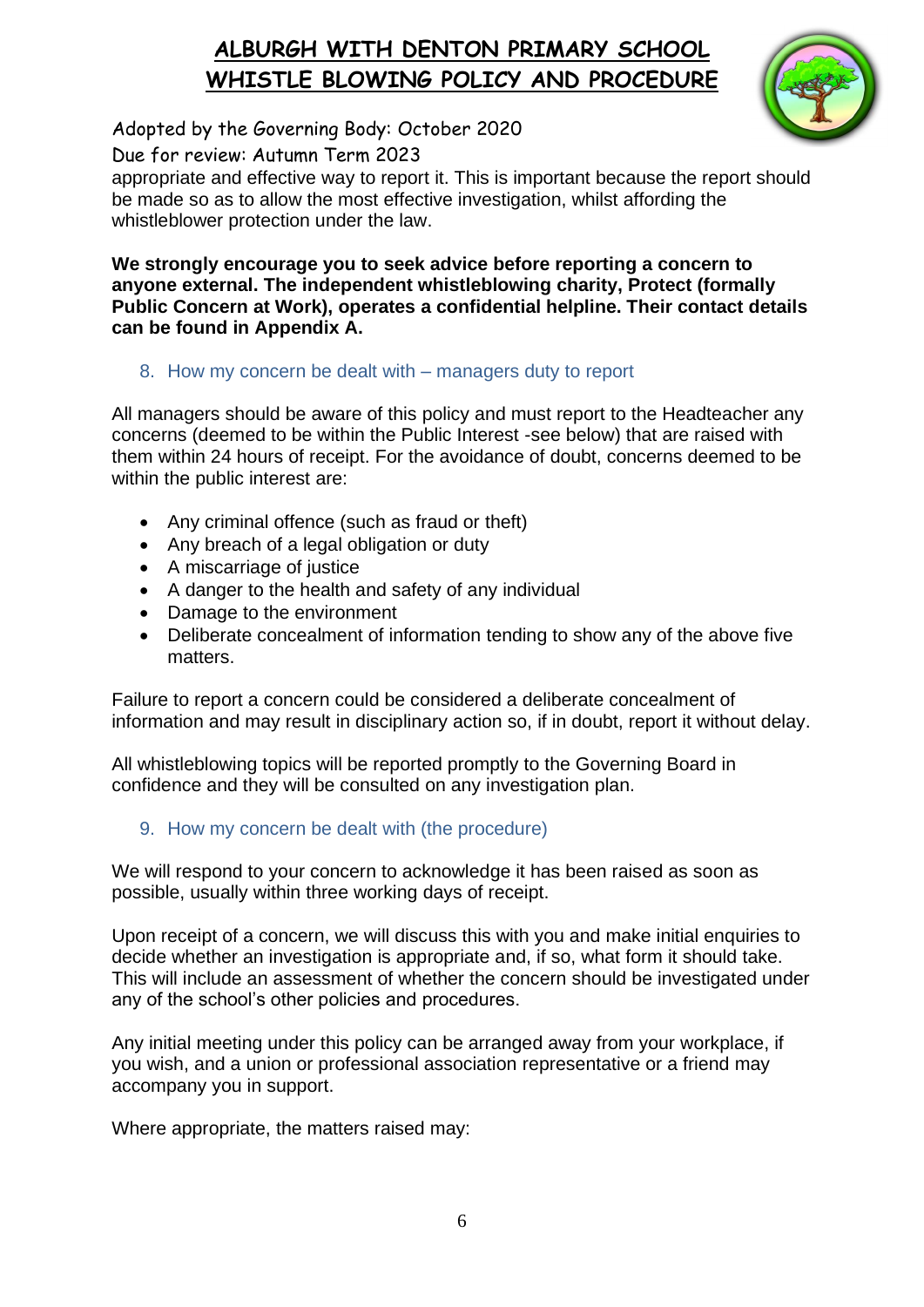

Adopted by the Governing Body: October 2020 Due for review: Autumn Term 2023

- be investigated by management or through the school's Bullying and harassment policy, disciplinary policy and procedure or grievance policy and procedure
- be referred to the police
- be referred and put through established child/adult protection procedures
- form the subject of an independent inquiry
- We will also consider whether your concerns may be resolved via other mechanisms such as mediation, training or review or any other form of dispute resolution.

Where we can, we will acknowledge the allegation in writing within ten days confirming:

- How the school propose to deal with the matter
- How long we estimate that will take to provide a final response
- Whether any initial enquiries have been made
- Whistleblower support mechanisms; and whether further investigations will take place and if not, why not.

Any investigation will be proportionate, independent, objective and evidence based, and will produce a report that focuses on identifying and rectifying any issues and learning lessons to prevent problems occurring.

In respect of disclosures of serious misconduct or wrong doing relating to safeguarding children and or special educational needs; the school has a legal obligation to investigate and will do so. The County Council also has a legal obligation to investigate any complaints it receives about schools and will do so irrespective of the status of any school or relevant organisation.

The school will do what it can to minimise any difficulties that you may experience as a result of raising a concern. For instance, if you are asked to give evidence in criminal or disciplinary proceedings, the school will arrange for you to receive appropriate advice and support.

You need to be assured that your disclosure has been properly addressed. Unless there are any legal reasons why this cannot be done, you will be kept informed of the progress and outcome of any investigation. However, sometimes the need for confidentiality may prevent us giving you specific details of the investigation or any disciplinary action taken as a result. You should treat any information about the investigation as confidential.

Norfolk Support Line Service is available to support you if you require it.

#### 10.Training, promotion and reporting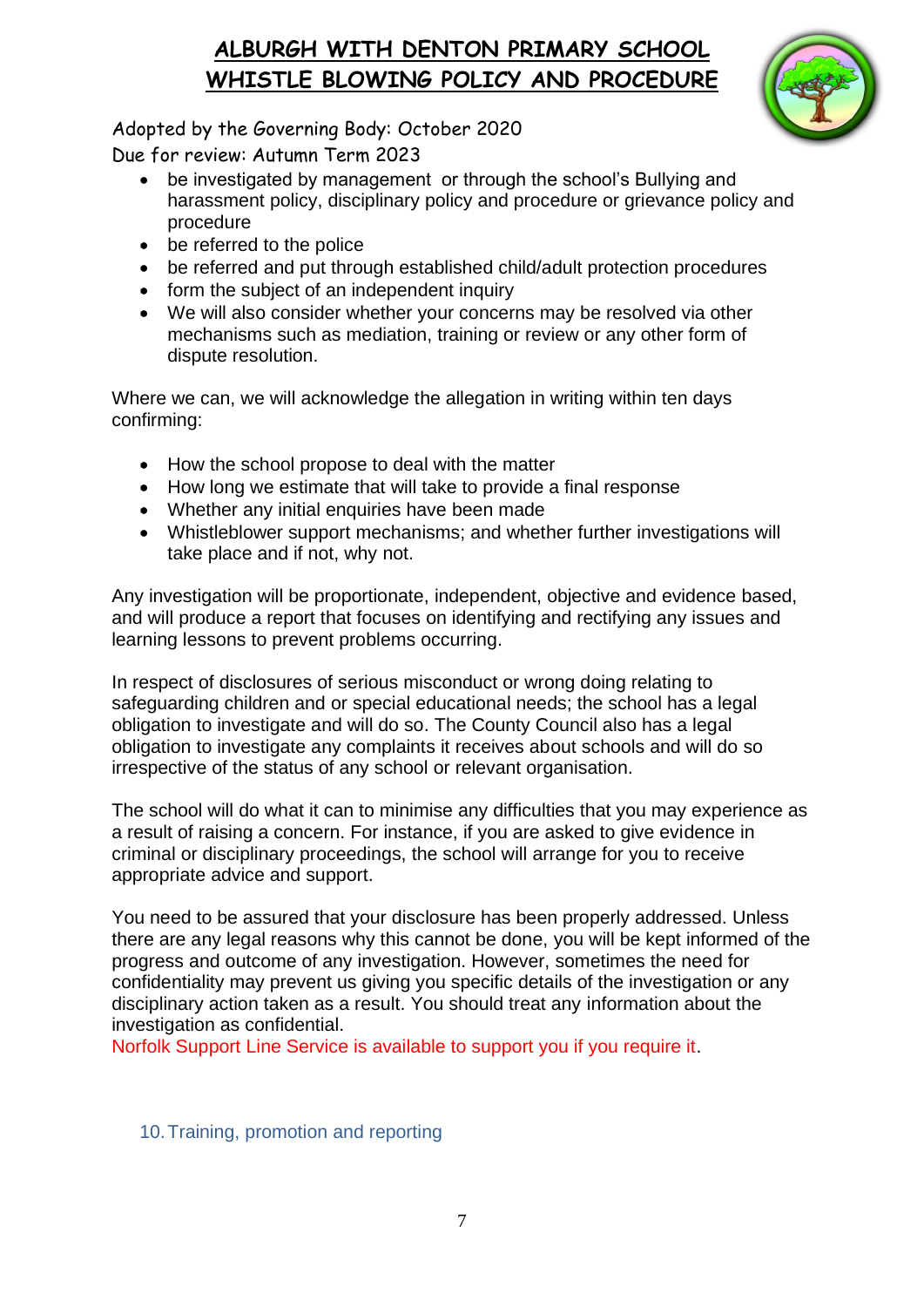

Adopted by the Governing Body: October 2020

Due for review: Autumn Term 2023

The provisions of this policy will be promoted throughout the school and where appropriate, training and advice will be provided at all levels to those charged with dealing with and investigating whistleblowing concerns.

This policy will also be published on the school's website so that it can be accessed by all who do business with the school.

### 11.Monitoring and review

In line with best practice the school will record the number of whistleblowing dsclosures we receive and their nature, maintain records of the date and content of feedback provided to whistleblowers.

Protocols for reporting and evaluating the effectiveness of this policy will be developed by the Governing Board. This policy will be updated annually.

### 12.Data Protection

When a disclosure is received the school processes personal data collected in accordance with its data protection policy. Data collected by the school as part of the operation of the whistleblowing process is held securely and accessed by, and disclosed to, individuals only for the purposes of investigating and taking action during the whistleblowing procedure. Inappropriate access or disclosure of employee data constitutes a data breach and should be reported in accordance with the school's data protection policy immediately. It may also constitute a disciplinary offence, which will be dealt with under the school's disciplinary procedure.

| <b>Body</b>                     | <b>Contact details</b>                              |
|---------------------------------|-----------------------------------------------------|
| <b>Protect (formally Public</b> | Helpline: 020 3117 2520                             |
| Concern at Work)                | E-mail: whistle@protect-advice.org.uk               |
| Independent whistleblowing      | Website: www.pcaw.co.uk                             |
| charity                         |                                                     |
| List of Prescribed Persons for  | <b>Child/Education specific:</b>                    |
| external disclosures            | https://www.gov.uk/government/publications/blowing- |
|                                 | the-whistle-list-of-prescribed-people-and-bodies--  |
|                                 | 2/whistleblowing-list-of-prescribed-people-and-     |
|                                 | bodies#childrens-interest                           |
|                                 |                                                     |
|                                 | https://www.gov.uk/government/publications/blowing- |
|                                 | the-whistle-list-of-prescribed-people-and-bodies--  |
|                                 | 2/whistleblowing-list-of-prescribed-people-and-     |
|                                 | bodies#education                                    |
|                                 |                                                     |
|                                 | All:                                                |

### Appendix 1 – List of contacts